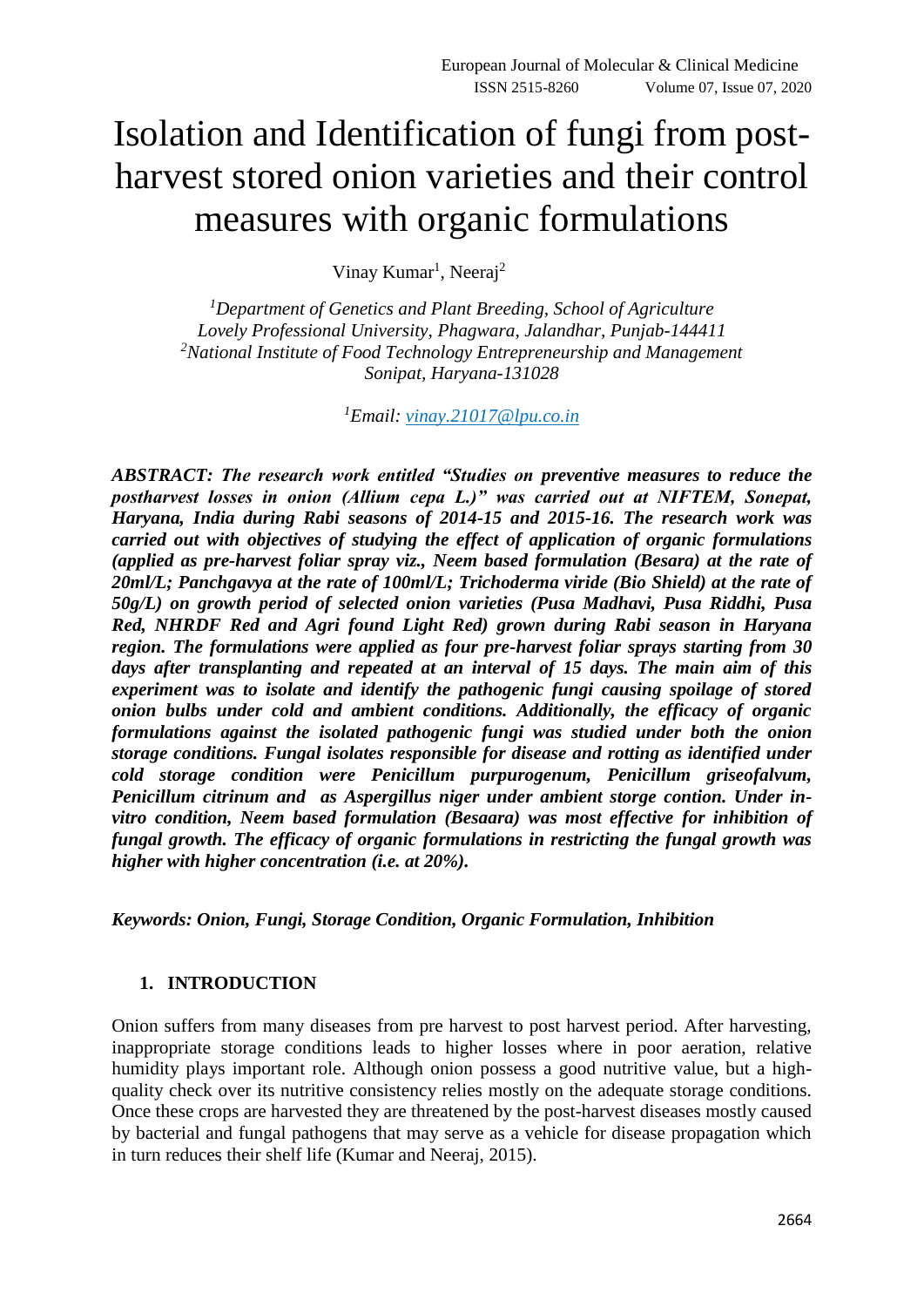A survey conducted at the international level revealed that about 35-40 % onion is lost due to damage caused by different diseases (pre and postharvest). The extensive losses in onion bulbs during marketing due to post harvest diseases have also been reported by Fatima et al. (2015). Among various entities responsible for post-harvest decay, many microorganisms have also been found responsible for rotting of onion bulbs and among various microorganisms, fungi are the main causal agent responsible for pre and post-harvest losses in the onion (Currah and Proctor, 1990). It is generally assumed that the disease occurs severely during storage because of fungi, which contaminates onion bulbs during harvest by moving through wounds caused by topping, finally damage the whole stored onion.

Therefore, if onion bulbs are infected in the field and carried into the warehouse, severe damage of onion bulbs may occur. The majority of associated fungi (isolates) with rotting of onion bulbs have been found pathogenic (Jacobs et al., 2008). The control of such fungal pathogen involves application of heavy doses of antifungal inorganic chemicals which poses severe health risks. As antifungal compounds from plant origin are less toxic and more environmentally friendly, these days' preferences to such organic compounds are given as compared to inorganic chemicals. Extracts from many plants have been derived and screened for their antifungal activities and valuable results have been achieved (Bansal and Gupta, 2000). An attempt was made to identify the major microbial pathogen associated with storage rot during storage period.

## **2. MATERIAL AND METHODS**

The experiment was laid out in completely randomized design (CRD) with three replications. The main aim of this experiment was to isolate the pathogens from rotten onion and identify the pathogens responsible for rotting of bulb. There were three treatments of organic formulations for inhibition of pathogens. Each treatment was applied at two concentrations to check the efficacy of application.

*Isolation and identification of fungi using microscopic and biochemical evaluation methods:* The experiments were conducted to isolate and identify the post-harvest micro-organisms responsible for spoilage of onion bulbs during storage. The samples were collected from rotten onion bulbs of five varieties namely Pusa Madhavi, Pusa Riddhi, Pusa Red, NHRDF Red, and AGLR. The samples collected were inoculated on PDA media and were allowed to proliferate followed by sub culturing to obtain pure culture. The purified fungal isolates were then identified using microscopic and biochemical evaluation. After the identification pathogenic fungi were exposed to various organic formulations (*viz.,* Neem based formulation, Panchgavya and *Trichoderma viride*) under *in-vitro* conditions to evaluate their anti-fungal activity.

The collected samples were inoculated on PDA media and were allowed to proliferate followed by sub culturing to obtain pure culture. The purified fungal isolates were then identified on the basis of morphological and cultural characteristics using microscopic and biochemical evaluation. Fungal identification and isolation was confirmed from Indian type culture collection (ITCC), Indian Agricultural Research Institute, New Delhi, India.

# **3. RESULTS AND DISCUSSION**

Biochemical and morphological characterization of the fungal isolate which was collected from rotten onion bulbs under two different storage conditions (cold and ambient respectively) and grown on PDA media were identified as fungal pathogens. The details are presented in Table No- [A]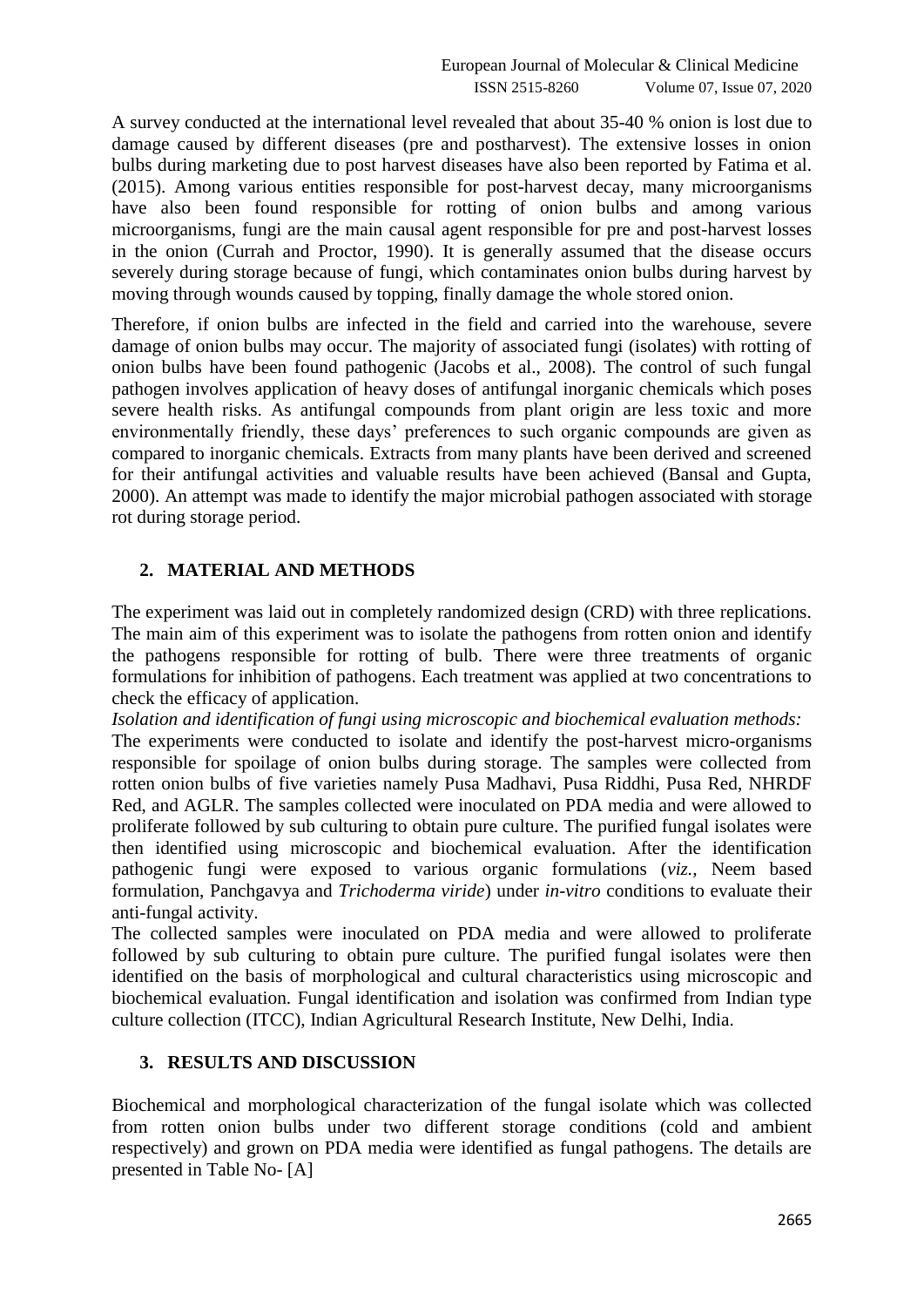|    | Organism code  | <b>Storage condition</b> | <b>Type of Isolates</b> |
|----|----------------|--------------------------|-------------------------|
| 1. | F1             | Cold                     | Penicillum purpurogenum |
| 2. | F2             | Cold                     | Penicillum griseofalvum |
| 3. | F <sub>3</sub> | Cold                     | Penicillum citrinum     |
| 4. | F4             | Ambient                  | Aspergillus niger       |

**Table No: [A] Fungi isolated and identified from rotten onion bulbs**

Fungal isolates were characterized based on their morphological appearance viz., fruiting body and mycelial characteristics.

The other reports in review of literature also indicate that the dominant fungi associated with post harvest spoilage of onion bulbs belonged to the genera *Penicillum* and *Aspergillus*.

In our study *Aspergillus niger* was found to be responsible for spoilage of onion bulbs under ambient storage conditions. The other reports in literature also indicate that the *Aspergillus* spp. are the most widely associated fungal pathogens associated with post harvest spoilage of onion stored under ambient storage conditions (Varga et al., 2011). It is also to mention that the significant percentage of the losses of vegetables during post harvest period is attributed to spoilage caused by fungi. Tournas (2005) and Prajapati and Patil (2015) have reported that *Aspergillus* spp. was the most prominent fungal pathogen involved in postharvest spoilage of onion in Karnataka. *Aspergillus awamori* (Oh et al., 2016), *Penicillium georgiense* (Oh et al, 2015), *Penicillium brasilianum* (Sang et al, 2014) and *Aspergillus ochraceus* (Perrone et al., 2007) have also been isolated and reported to be associated with post harvest spoilage of onion and garlic under different storage conditions (cold and ambient).

In our study three species of *Penicillum viz., Penicillum purpurogenum, Penicillum griseofalvum* and *Penicillum citrinum* were identified from onion stored under cold storage. There are very limited instances of previous reports on prevalence of *Penicillum purpurogenum* and *Penicillum griseofalvum* infecting onion stored in low temperature conditions. Welke et al. (2011) also reported *Penicillum griseofalvum* to be infecting apples stored under low temperature conditions.

The genus *Penicillum* generally causes a soft watery rot on the surface of stored onion bulbs, which bear broom like conidiophores with long chains of conidia of blue green color (Onions and Brady, 1987; Duduk et al. 2017). *Penicillum digitatum* has been reported to be the most frequently isolated fungus from onion bulbs stored under cold storage conditions (Raju and Naik, 2006). *Penicillum* causes post harvest losses in fruits and vegetables during storage. The genus *Penicillium* is an important and extensively described genus with both beneficial and spoilage of vegetables (Moss, 2008).

#### *Pathogenicity test*

A pathogenicity test was carried out using the technique as described by Jabeen et al. (2012). In this technique, healthy onion bulbs were washed in sterile distilled water and surface was sterilized with 0.1 % mercury chloride solution. A sharp razor blade was used to cut onion bulb and then culture of the isolates (*Penicillum purpurogenum, Penicillum griseofalvum,*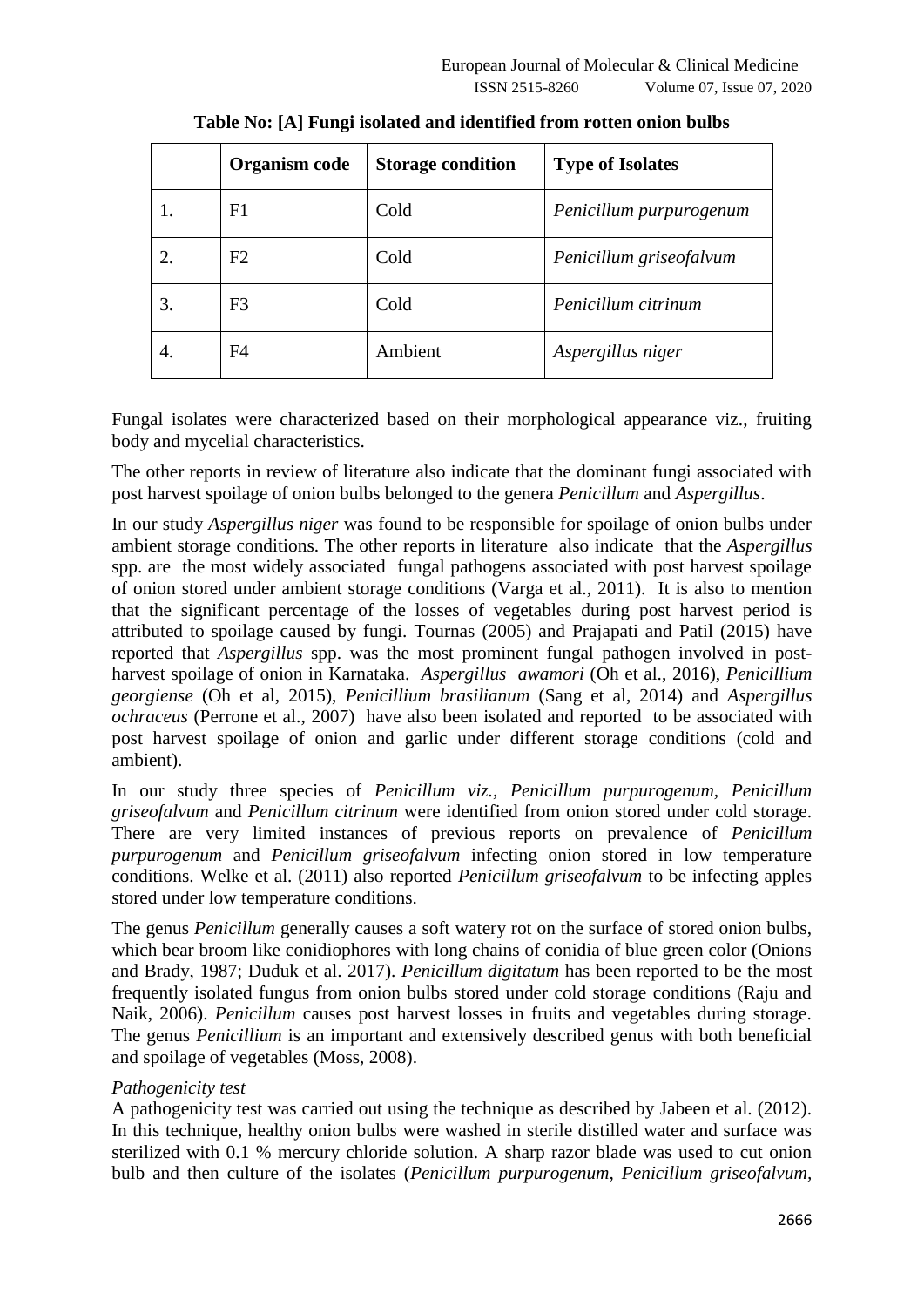*Penicillum citrinum* and *Aspergillus niger*) were inoculated into the open cut of onion bulb and replaced with the core. These were incubated for 24-72 hours in respective storage conditions i.e. cold storage for *Penicillum griseofalvum* and *Penicillum citrinum* and in ambient storage condition for *Aspergillus niger*. On establishment of disease symptoms, inoculums from the rotten onion bulb were taken and were subjected to curing. It was noticed that, the isolates of *Penicillum purpurogenum* could not be re-grown on artificially inoculated onion bulbs and were neither culturable on artificial laboratory media. Literature reports that *Penicillum purpurogenum* depending upon the strain, at times is difficult to culture. Further, in one of the recent report it is mentioned that *Trichoderma* spp. has inhibitory effect on its growth (Gwa and Abdulkadir, 2017). In our study we have applied *Trichoderma viride* in pre-harvest stage.

The outcome showed that the symptoms of rotting obtained as a result of artificial inoculation of fungal pathogens were identical to those as were observed in naturally rotten onion bulbs during respective storage conditions and by respective fungal pathogen (i.e. *Penicillum griseofalvum* and *Penicillum citrinum* in cold storage and *Aspergillus niger* under ambient storage condition). The morphological characteristics of conidia and mycelia of the fungi that were re-isolated from inoculated onion bulbs were also confirmed to be same fungus as inoculated to established infection thereby confirming the Koch's postulates (2000).The finding also revealed that all the isolated and identified fungi collected from rotten onion were pathogenic in nature.

#### *Application of organic formulations (used during pre-harvest stage as foliar spray) as control measures on growth inhibition of identified pathogens (in- vitro conditions)*

Two fungi namely *Penicillum griseofalvum* and *Penicillum citrinum* were isolated from the onions stored in cold storage (Temp-  $5^0C \pm 2^0C$ , RH-80-85%) and one fungal species *Aspergillus niger* was isolated from the onions stored in ambient storage (Temp-30 $^0C/24^0C$ )  $\pm 2^{0}$ C, RH-75-80%). Isolated fungi were cultured on PDA for further experiments. The isolates of *Penicillum purpurogenum* could not be re-grown on artificially inoculated onion bulbs and also not on artificial laboratory media.

The current objective was set to assess the impact of selected organic formulations on inhibiting the growth of fungi isolated and identified as pathogens (*viz., Penicillum griseofalvum* and *Penicillum citrinum* and *Aspergillus niger*) associated with post harvest spoilage during the storage of onion in cold and ambient conditions. These formulations were applied on onion crop as pre harvest sprays during growth period. The three different organic formulations used were: Neem based formulation (Besara), Panchgavya, and *Trichoderma viride* and were applied at 10% and 20% concentration. Untreated fungi served as experimental control *i.e.* without application of any organic formulation. In order to compare the extent of efficacy of organic formulation on growth inhibition of isolated fungal pathogens under *in-vitro* conditions, a synthetic fungicide (carbendazim) was used as positive control at 10% and 20% concentration. The experimental control was characterized by no application of either any organic formulation or synthetic fungicide. After the inoculation the samples were placed under respective storage conditions i.e. *Penicillium* spp. in cold storage and *Aspergillus* sp. in ambient conditions. The effects of different formulations were assessed on the radial growth (mm) of respective fungi as per the procedure given by Ansari (1995).

## *The impact of different concentrations (%) of Neem based formulation and carbendazim on inhibition in growth (%) of fungal pathogens:*

The colony diameter in all the tested fungi was found highest in the case of experimental control which was subjected to no treatment of organic formulation (NBF) or synthetic fungicide (carbendazim). The data pertaining to this have been presented in Table No: 1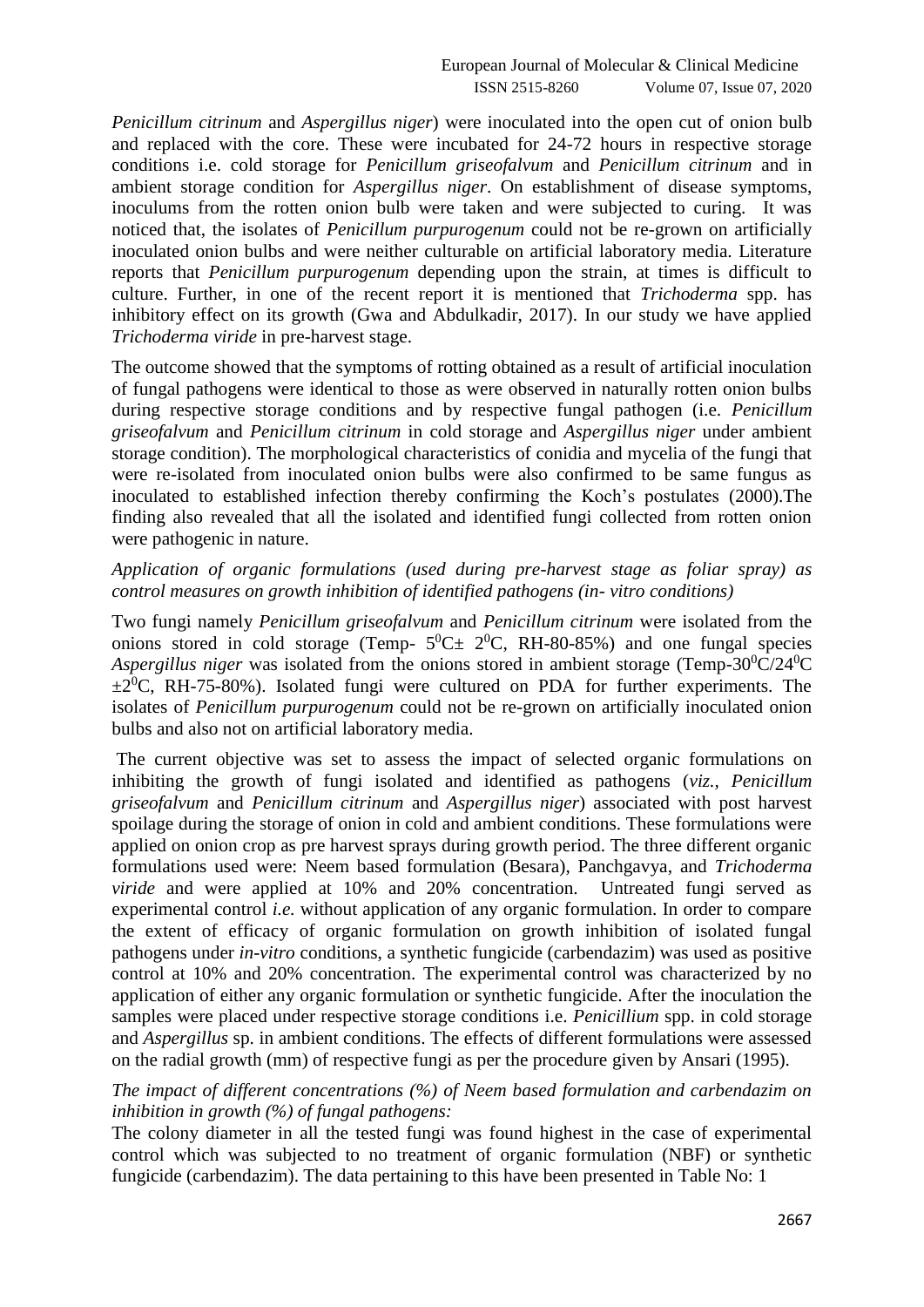*Penicillum griseofalvum* exposed to 20% Neem based formulation (NBF) exhibited a reduced fungal mycelial growth with a diameter of less than 45cm. Therefore, NBF treatment inhibited the mycelial growth of *Penicillum griseofalvum* (47.05%).

*Penicillum griseofalvum* exposed to 20% carbendazim exhibited a reduced fungal mycelial growth with a diameter of less than 30cm. Therefore, carbendazim treatment inhibited the mycelial growth of *Penicillum griseofalvum* (66.65%).

*Penicillum citrinum* exposed to 20% NBF exhibited a lowest fungal mycelial growth with a diameter of less than 8cm. Therefore, NBF treatment inhibited the mycelial growth of *Penicillum citrinum* (85.18%).

*Penicillum citrinum* exposed to 20% carbendazim exhibited a reduced fungal mycelial growth with a diameter of less than 45cm. Therefore, carbendazim treatment inhibited the mycelial growth of *Penicillum citrinum (*35.71%).

*Aspergillus niger* exposed to 20% NBF exhibited a reduced fungal mycelial growth with a diameter of less than 50cm. Therefore, NBF treatment inhibited the mycelial growth of *Penicillum citrinum* (44.45%).

*Aspergillus niger* exposed to 20% carbendazim exhibited a reduced fungal mycelial growth with a diameter of less than 47cm. Therefore, carbendazim treatment inhibited the mycelial growth of *Penicillum citrinum (*47.78%).

The overall results indicate that the Neem based formulation (NBF) was effective in controlling *Aspergillus niger* as compared to carbendazim by showing 80.55% mycelia growth inhibition (mean basis) as compared to 46.11% (mean basis) by carbendazim. The similar trend was also observed in *Penicillum citrinum* when treated with NBF as compared to carbendazim.

Neem based formulation holds at least 35 biologically active ingredients of which triterpenoides, e.g. azadirachtin, nimbidine and nimbin, are the highest vigorous fungicidal and insecticidal ingredients (Mondal et al., 2009).

Similar results were also confirmed by Krishanti and Prianto (2017). They studied five types of neem seed oil formulation which showed antifungal activity against



**Table No: 1 Impact of different concentrations (%) of neem based formulations and carbendazim on inhibition in growth (%) of fungal pathogens**

| Fungi                                                    | <b>Treatment</b> | Colony diameter (mm) | Inhibition in growth<br>(0/0) |
|----------------------------------------------------------|------------------|----------------------|-------------------------------|
| $\sim$ $\sim$ $\sim$ $\sim$ $\sim$ $\sim$ $\sim$ Control |                  | 85                   | 00.00                         |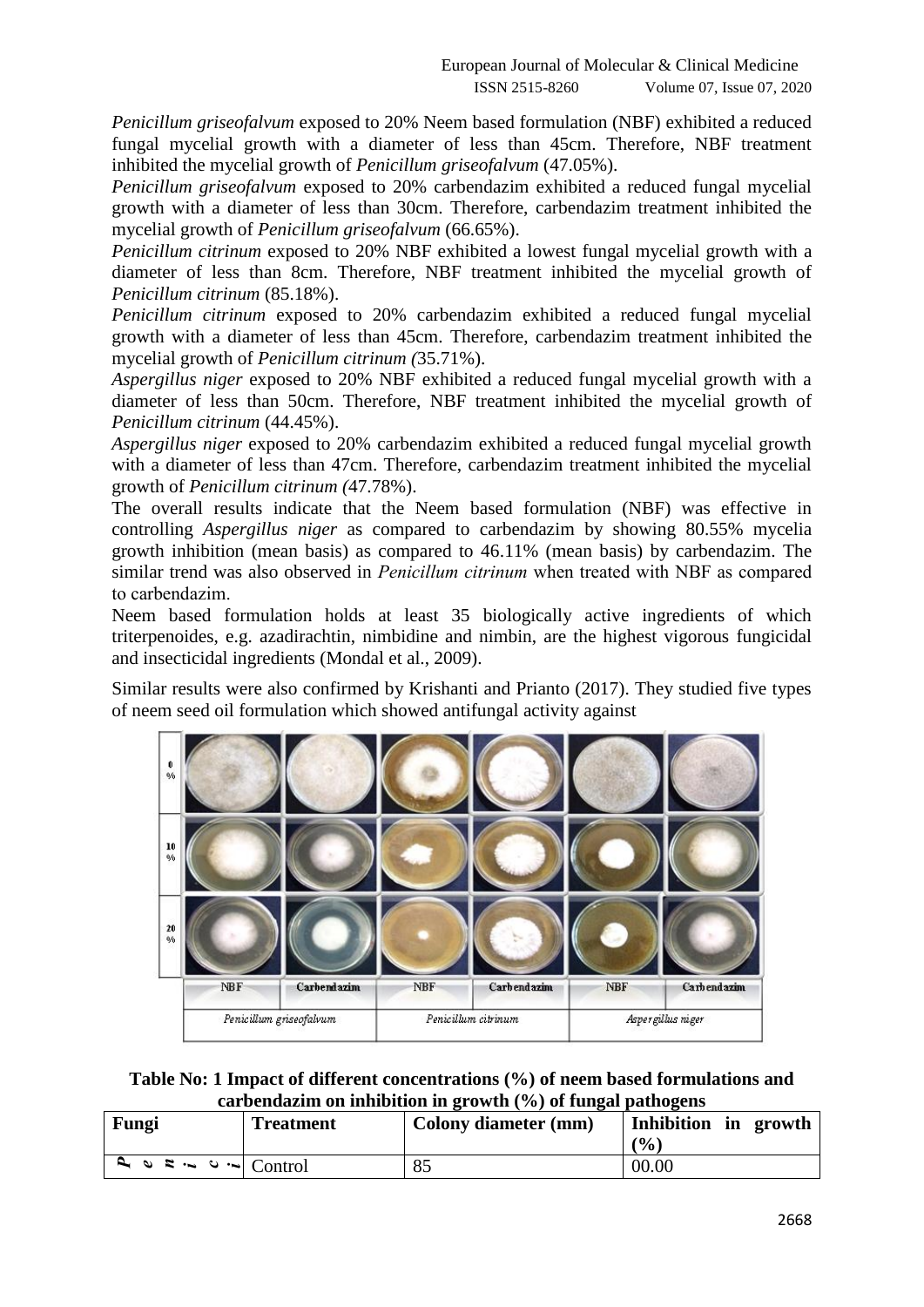European Journal of Molecular & Clinical Medicine ISSN 2515-8260 Volume 07, Issue 07, 2020

|                                                          | NBF@10%            | 50    | 41.17  |
|----------------------------------------------------------|--------------------|-------|--------|
|                                                          | NBF@20%            | 45    | 47.05  |
|                                                          | Mean (NBF)         | 47.5  | 44.11  |
|                                                          | Control            | 90    | 00.00  |
|                                                          | $\text{Carb@10\%}$ | 40    | 55.56  |
|                                                          | $\text{Carb@20\%}$ | 30    | 66.65  |
|                                                          | <b>Mean</b> (Carb) | 35    | 61.10  |
|                                                          | Control            | 54    | 00.00  |
| Pen/icillum citrinum                                     | NBF@10%            | 20    | 62.96  |
|                                                          | NBF@20%            | 8     | 85.18* |
|                                                          | Mean (NBF)         | 14    | 74.07  |
|                                                          | Control            | 70    | 00.00  |
|                                                          | $\text{Carb@10\%}$ | 45    | 35.71  |
|                                                          | $\text{Carb@20\%}$ | 46    | 34.28  |
|                                                          | Mean (Carb)        | 45.50 | 34.95  |
|                                                          | Control            | 90    | 00.00  |
|                                                          | NBF@10%            | 20    | 77.78  |
|                                                          | NBF@20%            | 15    | 83.33  |
| Aspergillus niger                                        | Mean (NBF)         | 17.50 | 80.55  |
|                                                          | Control            | 90    | 00.00  |
|                                                          | $\text{Carb@10\%}$ | 50    | 44.45  |
|                                                          | $\text{Carb@20\%}$ | 47    | 47.78  |
|                                                          | Mean (Carb)        | 48.5  | 46.11  |
| NBF= Neem based formulation (Besaara); Carb= Carbendazim |                    |       |        |

post-harvest fungi and they could prevent the growth of mycelial pathogenic fungi, *Fusarium oxysporum*, effectively. The results indicated that neem seed formulations have potential to be developed as bio-fungicide and it requires a further analysis about active compounds that shows important role in fungal growth inhibition. Antifungal activity of *Azadirachta indica* (Neem) leaf extract against three fungal species - *Aspergillus flavus*, *Cladosporium* and *Alternaria solani* was also confirmed by Shrivastava and Swarnkar (2014).

Neem formulations for managing the black mould disease of onion were also reported by Gupta et al. (2012). Neem extract has been used to prevent numerous fungal plant pathogens, such as *Aspergillus flavus*, *Alternaria alternata*, *Fusarium oxysporum*, *Fusarium solani*, *Sclerotinia sclerotiorum* and *Rhizoctonia solani* (Obongoya et al., 2010).

The confirmation of ours results was also supported by work done by Mahmoud et al. (2011) while assessing the effect of aqueous, neem leaves extracts on growth of fungal pathogens (*Aspergillus niger, Aspergillus flavus, Aspergillus fumigatus, Aspergillus terreus and Microsporum gypseum Candida albicans*) *in -vitro condition.*

# **3.2 The impact of different concentrations (%) of Panchgavya and carbendazim on inhibition in growth (%) of fungal pathogens:**

The colony diameter in all the tested fungi was found highest in the case of experimental control which was subjected to no treatment of organic formulation (panchgavya) or synthetic fungicide (carbendazim). Table No: 2

*Penicillum griseofalvum* exposed to 20% panchgavya exhibited a reduced fungal mycelial growth with a diameter of more than 88cm. Therefore, panchgavya treatment inhibited the mycelial growth of *Penicillum griseofalvum* only by 2.23%.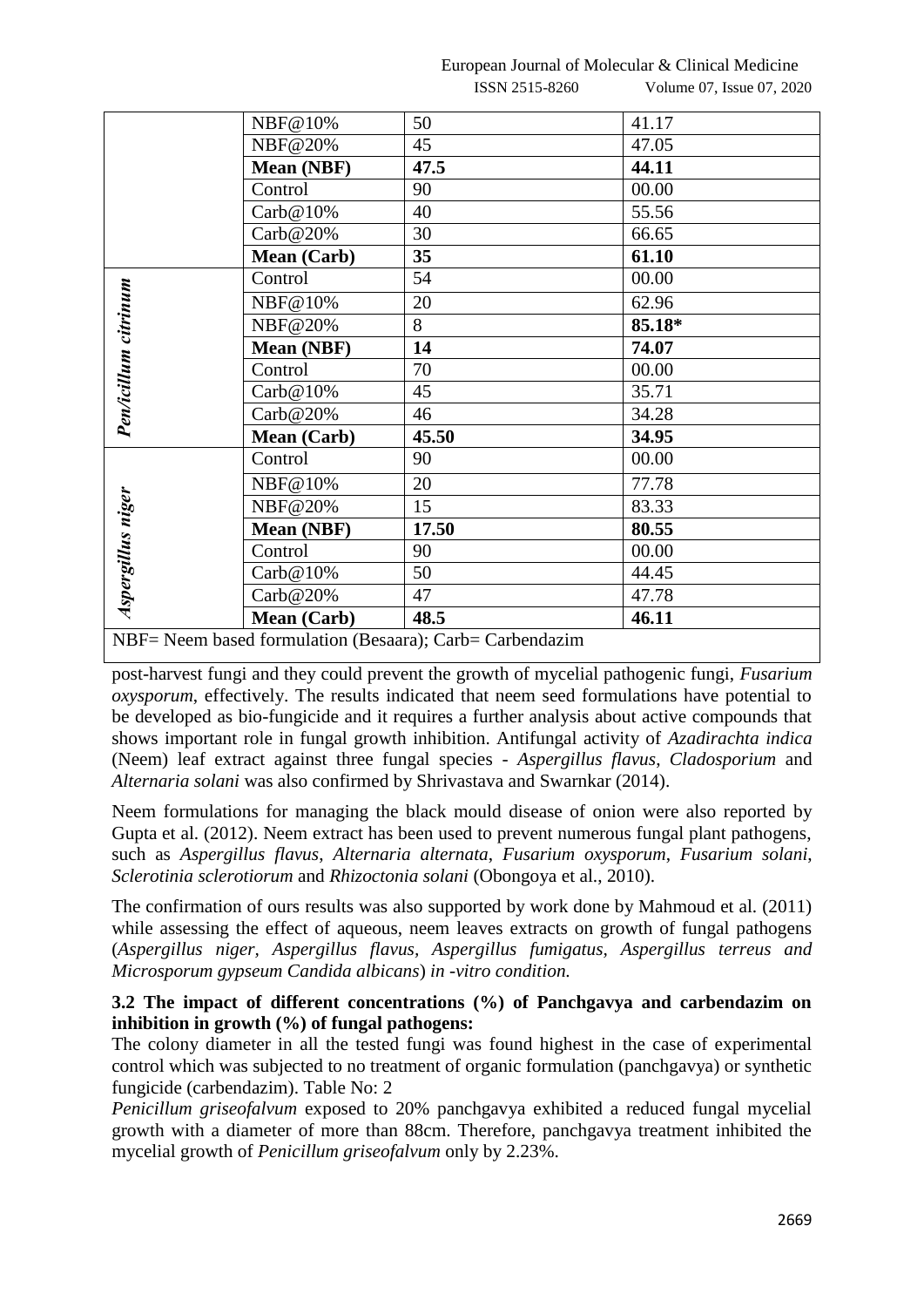*Penicillum griseofalvum* exposed to 20% carbendazim exhibited a reduced fungal mycelial growth with a diameter of less than 30cm. Therefore, carbendazim treatment inhibited the mycelial growth of *Penicillum griseofalvum* by 66.65%.

| Fungi                      | <b>Treatment</b>                                              | $\overline{\phantom{a}}$<br><b>Colony diameter (mm)</b> | Inhibition in growth |
|----------------------------|---------------------------------------------------------------|---------------------------------------------------------|----------------------|
|                            |                                                               |                                                         | (%)                  |
|                            | Control                                                       | 90                                                      | 00.00                |
|                            | Panch $@10\%$                                                 | 85                                                      | 05.56                |
|                            | Panch@20%                                                     | 88                                                      | 02.23                |
|                            | <b>Mean (Panch)</b>                                           | 86.50                                                   | 3.89                 |
| Penicillum<br>griseofalvum | Control                                                       | 90                                                      | 00.00                |
|                            | $\text{Carb@10\%}$                                            | 40                                                      | 55.56                |
|                            | $\text{Carb@20\%}$                                            | 30                                                      | 66.65                |
|                            | <b>Mean</b> (Carb)                                            | 35                                                      | 61.10                |
|                            | Control                                                       | 50                                                      | 00.00                |
|                            | Panch@10%                                                     | 48                                                      | 04.00                |
|                            | Panch@20%                                                     | 35                                                      | 30.05                |
| Penicillum citrinum        | <b>Mean (Panch)</b>                                           | 41.50                                                   | 17.02                |
|                            | Control                                                       | 90                                                      | 00.00                |
|                            | Carb@10%                                                      | 40                                                      | 55.56                |
|                            | Carb@20%                                                      | 30                                                      | 66.65                |
|                            | Mean (Carb)                                                   | 35                                                      | 61.10                |
|                            | Control                                                       | 80                                                      | 00.00                |
|                            | Panch@10%                                                     | 45                                                      | 43.75                |
|                            | Panch@20%                                                     | 44                                                      | 45.36                |
|                            | <b>Mean (Panch)</b>                                           | 44.50                                                   | 44.55                |
|                            | Control                                                       | 90                                                      | 00.00                |
| Aspergillus niger          | $\text{Carb@10\%}$                                            | 40                                                      | 55.56                |
|                            | Carb@20%                                                      | 30                                                      | 66.65                |
|                            | <b>Mean (Carb)</b><br>Danah Danah garupa Carly Carly and anim | 35                                                      | 61.10                |

| Table No: 2 Impact of different concentrations (%) of panchgavya and carbendazim on |
|-------------------------------------------------------------------------------------|
| inhibition in growth $(\%)$ of fungal pathogens                                     |

Panch= Panchgavya; Carb= Carbendazim

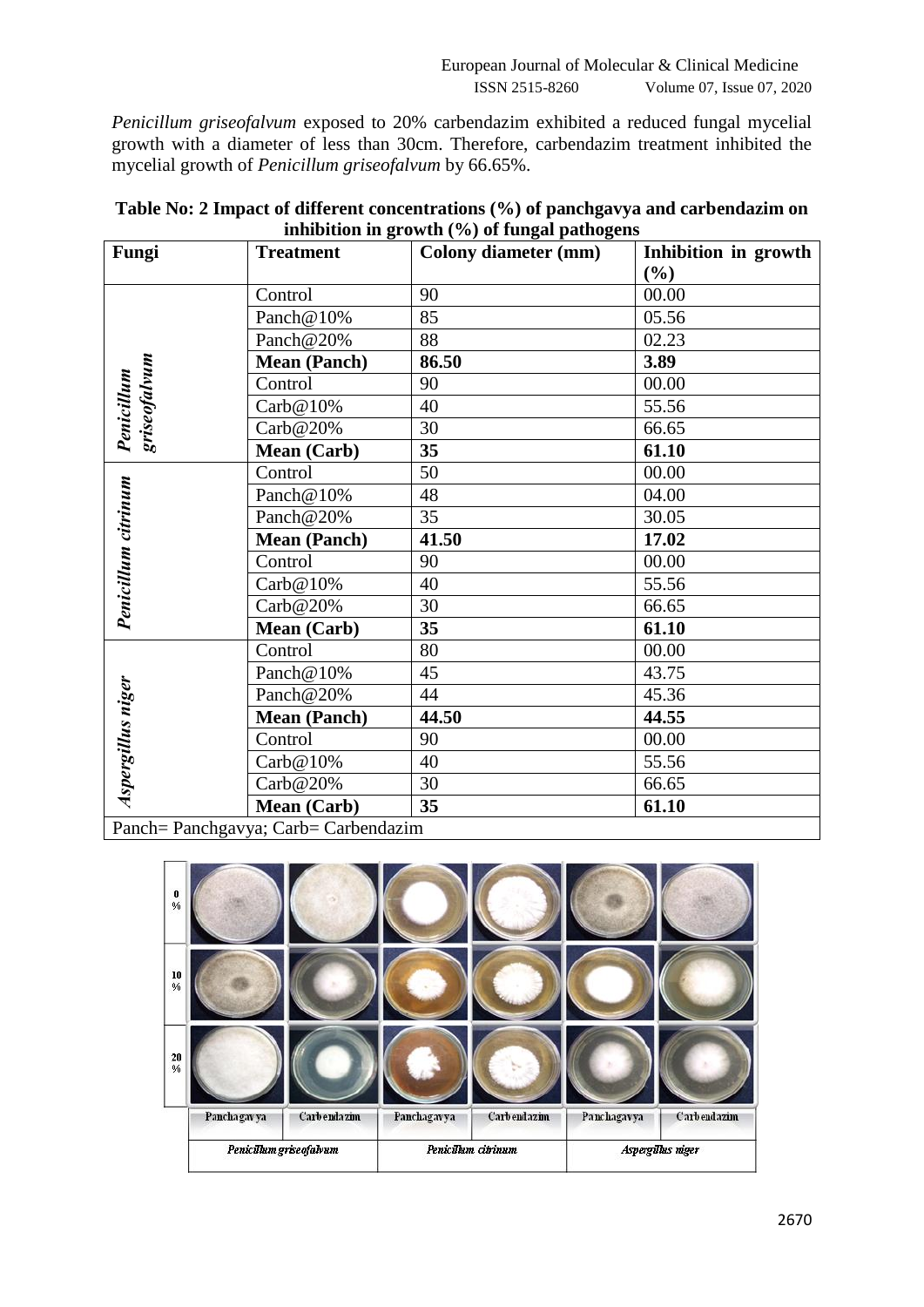*Penicillum citrinum* exposed to 20% panchgavya exhibited a lowest fungal mycelial growth with a diameter of less than 35cm. Therefore panchgavya treatment inhibited the mycelial growth of *Penicillum citrinum* by 30.05%.

*Penicillum citrinum* exposed 20% carbendazim exhibited a reduced fungal mycelial growth with a diameter of less than 30cm. Therefore, carbendazim treatment inhibited the mycelial growth of *Penicillum citrinum* by 66.65%.

*Aspergillus niger* exposed to 20% panchgavya exhibited a reduced fungal mycelial growth with a diameter of less than 44cm. Therefore, panchgavya treatment inhibited the mycelial growth of *Penicillum citrinum* by 44.45%.

*Aspergillus niger* exposed 20% carbendazim exhibited a reduced fungal mycelial growth with a diameter of less than 30cm. Therefore, carbendazim treatment inhibited the mycelial growth of *Penicillum citrinum* by 66.65%.

The overall results indicate that the carbendazim was effective on controlling *Aspergillus niger* as compared to panchgavya by showing 61.10% reduction in mycelia growth (mean basis) as compared 44.55% (mean basis) by carbendazim. The similar trend was observed in all the fungi when treated with carbendazim as compared to panchgavya.

Antifungal properties of Panchagavya against fungal pathogens *i.e. Sclerotium rolfsii, Rhizoctonia solani*, *Fusarium oxysporium* was also confirmed by Jandaik and Sharma (2016). The laboratory experiment results showed that Panchagavya revealed antifungal activity against most of the post-harvest fungal Pathogens.

The validations of our finding were also confirmed by Ashlesha and Paul (2014). They used Panchgavya against important fungal pathogens of bell pepper namely *Sclerotium rolfsii, Fusarium solani*, *Phytophthora nicotianae*, *Fusarium oxysporum* f.sp. *capsici*, *Sclerotinia sclerotiorum* and *Rhizoctonia solani* under *in- vitro* and *in vivo* conditions.

The antifungal potential of Panchgavya against fungus pathogens was also confirmed by Sugha (2009) in *R. solani, S. rolfstt, S. sclerotiorum, F. solam* and *Phytophthora colocasiae in -vitro* studies.

Current research also found effective response at high concentration of panchgavya formulations. It may be due to presence of antifungal properties of panchgavya formulations. The higher concentrations of Panchagavya are promising source for simple and naturally derived less expensive media with antifungal effect and growth promotion.

## **3.3 The impact of different concentrations (%) of** *Trichoderma viride* **and carbendazim on inhibition in growth (%) of fungal pathogens**

The colony diameter in all the tested fungi was found highest in the case of experimental control which was subjected to no treatment of organic formulation (*Trichoderma viride*) or synthetic fungicide (carbendazim). Table No: 3

*Penicillum griseofalvum* exposed to 20% *Trichoderma viride* exhibited a reduced fungal mycelial growth with a diameter of less than 14cm. Therefore, *Trichoderma viride* treatment inhibited the mycelial growth of *Penicillum griseofalvum* by 71.10%.

*Penicillum griseofalvum* exposed to 20% carbendazim exhibited a reduced fungal mycelial growth with a diameter of less than 30cm. Therefore, carbendazim treatment inhibited the mycelial growth of *Penicillum griseofalvum* by 66.65%.

*Penicillum citrinum* exposed 20% *Trichoderma viride* exhibited a lowest fungal mycelial growth with a diameter of less than 50cm. Therefore *Trichoderma viride* treatment inhibited the mycelial growth of *Penicillum citrinum* by 28.55%.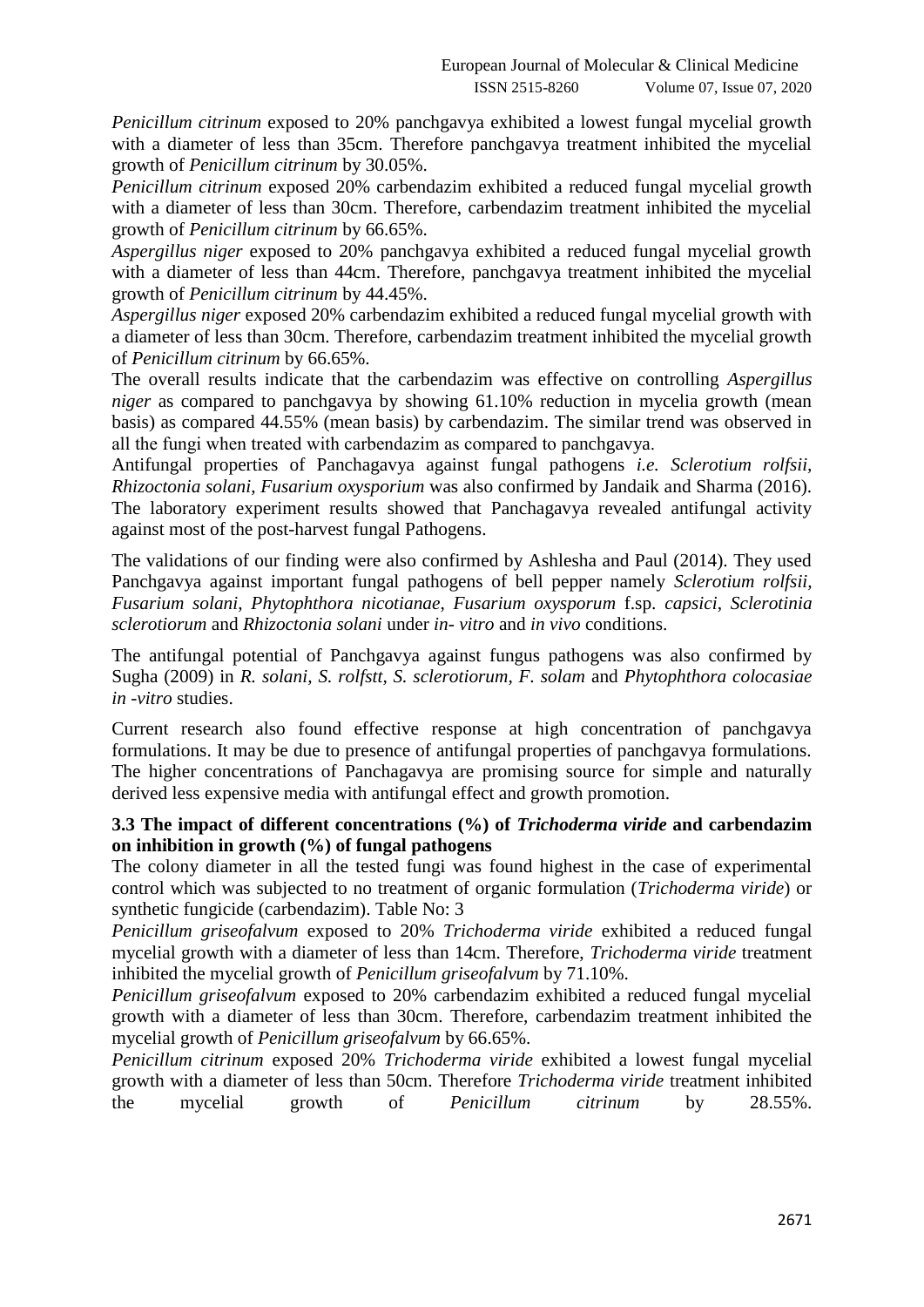| Fungi                                            | <b>Treatment</b>                          | <b>Colony diameter (mm)</b> | r ------ <del></del> ----<br>Inhibition in growth |
|--------------------------------------------------|-------------------------------------------|-----------------------------|---------------------------------------------------|
|                                                  |                                           |                             | $(\%)$                                            |
|                                                  | Control                                   | 50                          | 00.00                                             |
|                                                  | T.viride@10%                              | 15                          | 70.05                                             |
|                                                  | $T.\text{viride} @ 20\%$                  | 14                          | 71.10                                             |
|                                                  | Mean (T.viride)                           | 14.50                       | 70.57                                             |
|                                                  | Control                                   | 90                          | 00.00                                             |
|                                                  | $\text{Carb@10\%}$                        | 40                          | 55.56                                             |
| griseofalvum<br>Penicillum                       | $\text{Carb@20\%}$                        | 30                          | 66.65                                             |
|                                                  | Mean (Carb)                               | 35                          | 61.10                                             |
|                                                  | Control                                   | 70                          | 00.00                                             |
|                                                  | $T.\text{viride} \ \textcircled{a}\ 10\%$ | 60                          | 14.25                                             |
|                                                  | $T.\text{viride} @ 20\%$                  | 50                          | 28.55                                             |
| Penicillum citrinum                              | Mean $(T.\textit{viride})$                | 55                          | 21.40                                             |
|                                                  | Control                                   | 90                          | 00.00                                             |
|                                                  | $\text{Carb@10\%}$                        | 40                          | 55.56                                             |
|                                                  | $\text{Carb@20\%}$                        | 30                          | 66.65                                             |
|                                                  | Mean (Carb)                               | 35                          | 61.10                                             |
|                                                  | Control                                   | 90                          | 00.00                                             |
|                                                  | $T.\text{viride} \ \textcircled{a}\ 10\%$ | 56                          | 44.45                                             |
|                                                  | $T.\text{viride} @ 20\%$                  | 35                          | 61.15                                             |
| Aspergillus niger                                | Mean $(Tviride)$                          | 45.5                        | 52.80                                             |
|                                                  | Control                                   | 90                          | 00.00                                             |
|                                                  | Carb@10%                                  | 40                          | 55.56                                             |
|                                                  | $\text{Carb@20\%}$                        | 30                          | 66.65                                             |
|                                                  | Mean (Carb)                               | 35                          | 61.10                                             |
| T.viride = Trichoderma viride; Carb= Carbendazim |                                           |                             |                                                   |

**Table No: 3 Impact of different concentrations (%) of** *Trichoderma viride* **and carbendazim on inhibition in growth (%) of fungal pathogens**



*Penicillum citrinum* exposed 20% carbendazim exhibited a reduced fungal mycelial growth with a diameter of less than 30cm. Therefore, carbendazim treatment inhibited the mycelial growth of *Penicillum citrinum* by 66.65%.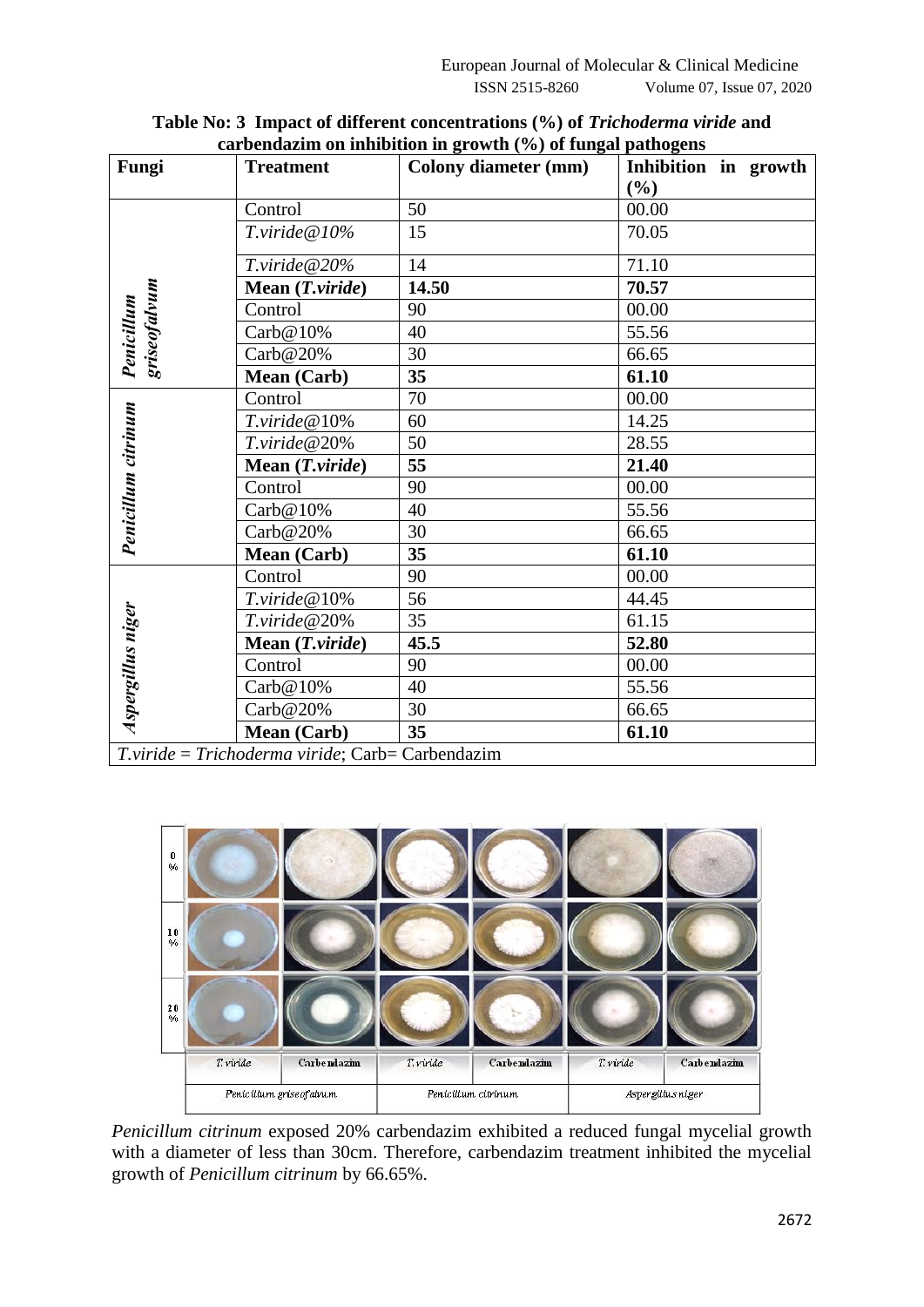*Aspergillus niger* exposed to 20% *Trichoderma viride* exhibited a reduced fungal mycelial growth with a diameter of less than 35cm. Therefore, *Trichoderma viride* treatment inhibited the mycelial growth of *Penicillum citrinum* by 61.15%.

*Aspergillus niger* exposed to 20% carbendazim exhibited a reduced fungal mycelial growth with a diameter of less than 30cm. Therefore, carbendazim treatment inhibited the mycelial growth of *Penicillum citrinum* by 66.65%.

The overall results indicate that the *Trichoderma viride* was effective on controlling *Penicillum griseofalvum* as compared to carbendazim by showing 70.57% (mean basis) reduction in mycelial growth as compared to 61.10% (mean basis) by carbendazim. The similar trend was also observed in *Penicillum citrinum* when treated with *Trichoderma viride* as compared to carbendazim.

*Trichoderma viride* showed significant difference and had promising potential for biological control of all the fungi (*Penicillum purpurogenum, Penicillum griseofalvum, Penicillum citrinum, Aspergillus niger*). But, it had less inhibitory effect as compare to other treatments.

Antagonistic properties of *Trichoderma spp* is due to the production of effective antifungal compounds make them useful as bio-control agents. *Trichoderma viride* (UC 4785) contains Dermadine, Heptelidic acid and *Trichodermin* compounds. Godtfredsen and Wangedal (1965) and Joseph & Sankarganesh (2011) also tested the antagonistic effect of *Trichoderma spp* and found the similar inhibitory results on fungal pathogens.

The overall results indicate that among various organic formulations tested in the current study, *in-vitro* application of Neem based formulation (Besaara) was most effective in controlling the fungal growth. The efficacy in restricting the fungal growth was higher with higher concentration (i.e. at 20%)

## **4. CONCLUSION**

Fungal isolates responsible for disease and rotting as identified under cold storage condition were *Penicillum purpurogenum, Penicillum griseofalvum, Penicillum citrinum* and as *Aspergillus niger* under ambient storge contion. Under *in-vitro* condition, Neem based formulation (Besaara) was most effective in controlling the fungal growth. The efficacy of organic formulations in restricting the fungal growth was higher with higher concentration (i.e. at 20%).

#### **REFERENCES**

- [1] Amer, O. E., Mahmoud, M. A., El-Samawaty, A. R. M. A., & Sayed, S. R. (2011). Non liquid nitrogen-based-method for isolation of DNA from filamentous fungi. African Journal of Biotechnology, *10*(65), 14337-14341.
- [2] Ansari, M.M. (1995). Control of sheath blight of rice by plant extracts. Indian Phytopathology, 48, 268-270.
- [3] Ashlesha and Paul, Y.S. (2014). Antifungal bio efficacy of organic inputs against fungal pathogens of bell pepper. Paripex- Indian Journal of Research, 3(6), 4-9.
- [4] Bansal, R.K., and Gupta, R.K., (2000). Evaluation of plant extracts against *Fusarium oxysporum*, wilt pathogen of fenugreek. Indian Phytopathology, 53,107-108.
- [5] Currah, L., & Proctor, F. J. (1990). Onions in tropical regions (No. 35).
- [6] Duduk, N., Lazarević, M., Žebeljan, A., Vasić, M., & Vico, I. (2017). Blue mould decay of stored onion bulbs caused by *Penicillium polonicum, P. áglabrum and P. áexpansum*. Journal of Phytopathology, 165(10), 662-669.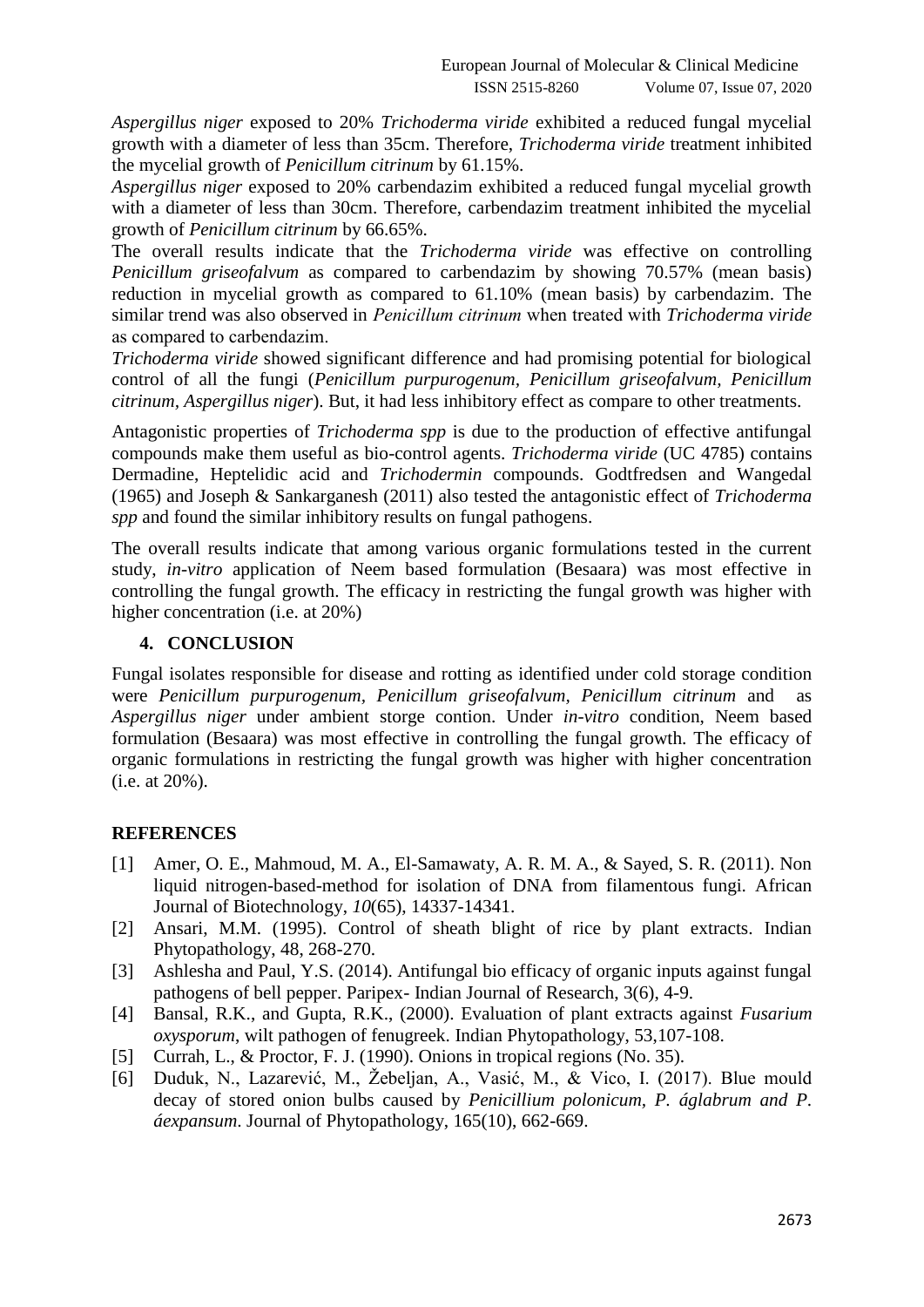- [7] Fatima, A., Abid, S., & Naheed, S. (2015). Trends in Wholesale Prices of onion and potato in major markets of Pakistan: A time series Analysis. *Pakistan Journal of Agricultural Research*, *28*(2).
- [8] Godtfredsen, W. O., and Vangedal, S. (1965). *Trichodermin*, a new sesquiterpene antibiotic. Acta Chem Scand, 19 (5), 1088-102.
- [9] Gupta, R., Khokhar, M. K. and Lal, R. (2012). Management of the black mould disease of onion.Journal of Plant Pathology and Microbiology, 3 (5), 133.
- [10] Gwa, V. I., & Abdulkadir, K. H. (2017). Biological control using trichoderma harzianum against Penicillium purpurogenum, Causal Agent of White Yam Tuber (Dioscorea rotundata Poir) Rb. *J Biores Commun*, *1*, 1-6.
- [11] Jabeen, R., Iftikhar, T., & Batool, H. (2012). Isolation, characterization, preservation and pathogenicity test of Xanthomonas oryzae pv. oryzae causing BLB disease in rice. *Pak. J. Bot*, *44*(1), 261-265.
- [12] Jacobs, J.L., Fasi, A.C., Ramette, A., Smith, J.J., Hammerschmidt, R., and Sundin, G.W. (2008). Identification and onion pathogenicity of *Burkholderia cepacia* complex isolates from the onion rhizosphere and onion field soil. Applied Environmental Microbiology, 74, 3121-3129.
- [13] Joseph, B., and Sankarganesh, P. (2011). Antifungal Efficacy of Panchagavya. International Journal of Pharm Tech Research, 3 (1), 585-588.
- [14] Koch, J., & Mazumder, J. (2000). *U.S. Patent No. 6,122,564*. Washington, DC: U.S. Patent and Trademark Office.
- [15] Krishanti, N. P. R. A., & Prianto, A. H. (2017, March). In-vitro assay of neem seed formulation against *Fusarium oxysporum*, causal agent of basal plate rot on onion in proceeding of international symposium for sustainable humanosphere (pp. 177-182).
- [16] Kumar, V., and Neeraj (2015). Evaluation of the performance of onion varieties in response to organic cultivation. International Journal of advance Research, 3 (9), 1558- 1562.
- [17] Mondal, N.K., Mujumdar, A., Chatterje, S.K., Banerjee. A., Datta, and J.K., Gupta, S, (2009). Antifungal activities and chemical characterization of neem leaf extracts on the growth of some selected fungal species in vitro culture medium. Journal of Applied Science and Environment Management, 13, 49–53.
- [18] Moss, M.O. (2008). Fungi, quality and safety issues in fresh fruits and vegetables. Journal of Applied Microbiology, 104, 1239–1243.
- [19] Obongoya, B.O., Wagai. S.O., and Odhiambo, G. (2010). Phytotoxic effect of selected crude plant extracts on soil borne fungi of common bean. African Crop Science Journal, 18, 15–22.
- [20] Oh, J. Y., Han, G. D., Jeong, J. J., Sang, M. K., Chun, S. C., and Kim, K. D. (2015). First report of *Penicillium georgiense* as a fungal pathogen of onion (*Allium cepa* L.). Crop Protection, 72, 83-89
- [21] Oh, J. Y., Mannaa, M., Han, G. D., Chun, S. C., and Kim, K. D. (2016). First report of *Aspergillus awamori* as a fungal pathogen of garlic (*Allium sativum* L.). Crop Protection, 85, 65-70.
- [22] Onions, A. H. S., and Brady, B. L. (1987). Taxonomy of *Penicillium* and *Acremonium.* In *Penicillium and Acremonium,*Springer, Boston, MA, 1-36.
- [23] Patil, R. K (2015). Black mould rot: an important post-harvest disease of onion and its management, Popular Kheti, 3 (1), 77-80.
- [24] Perrone, G., Susca, A., Cozzi, G., Ehrlich, K., Varga, J., Frisvad, J. C., and Samson, R. A. (2007). Biodiversity of *Aspergillus* species in some important agricultural products. Studies in mycology, 59, 53-66.